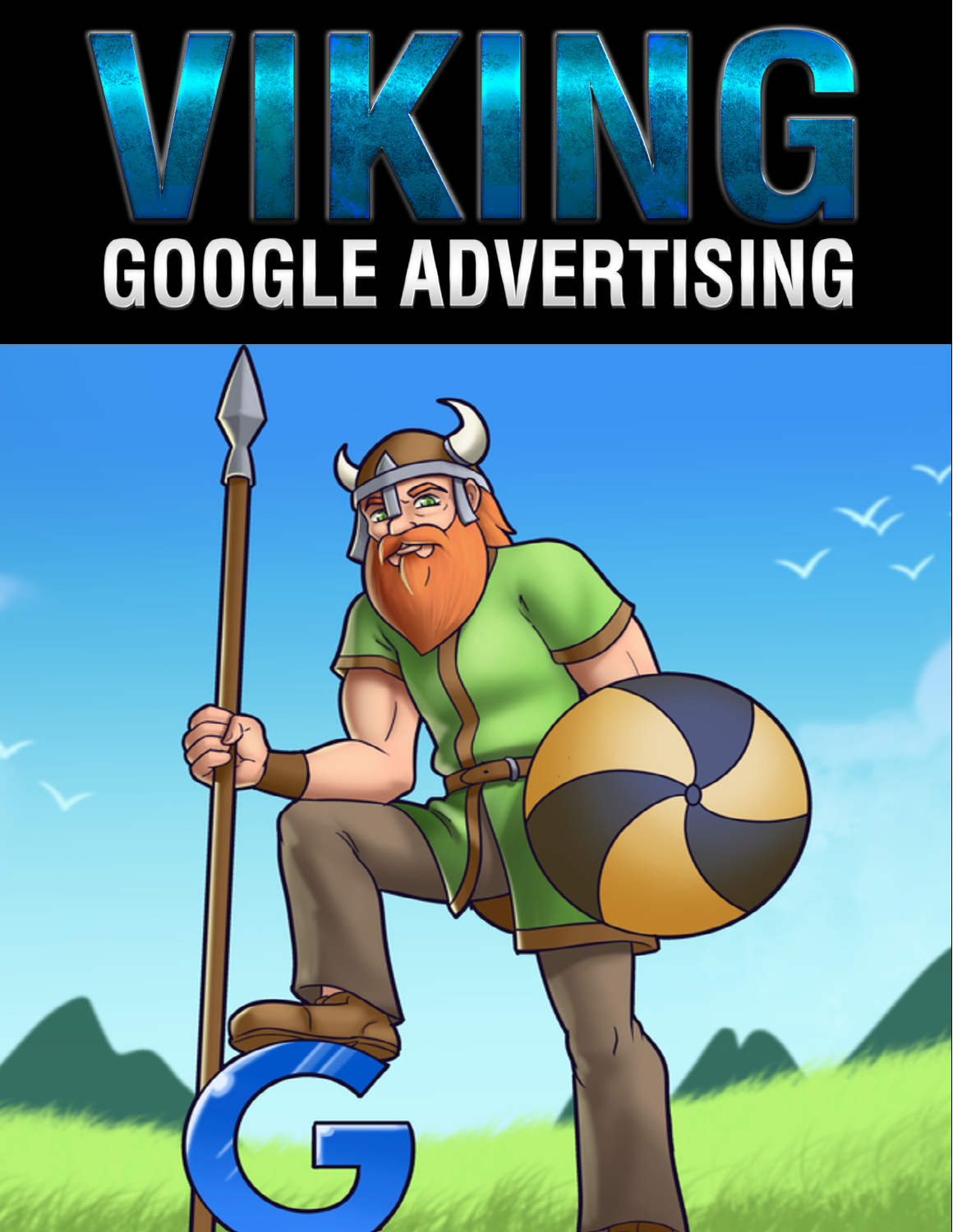Copyright © All rights reserved.

ABOUT YOUR RIGHTS: This eBook is intended for your personal use only. It does not include any other rights.

IMPORTANT LEGAL DISCLAIMER: This book is protected by international copyright law and may not be copied, reproduced, given away, or used to create derivative works without the publisher's expressed permission. The publisher retains full copyrights to this book.

The author has made every reasonable effort to be as accurate and complete as possible in the creation of this book and to ensure that the information provided is free from errors; however, the author/publisher/ reseller assumes no responsibility for errors, omissions, or contrary interpretation of the subject matter herein and does not warrant or represent at any time that the contents within are accurate due to the rapidly changing nature of the Internet.

Any perceived slights of specific persons, peoples, or organizations are unintentional.

The purpose of this book is to educate and there are no guarantees of income, sales or results implied. The publisher/author/reseller/distributor can therefore not be held accountable for any poor results you may attain when implementing the techniques or when following any guidelines set out for you in this book.

Any product, website, and company names mentioned in this report are the trademarks or copyright properties of their respective owners. The author/publisher/reseller/distributor are not associated or affiliated with them in any way. Nor does the referred product, website, and company names sponsor, endorse, or approve this product.

AFFILIATE/COMPENSATION DISCLAIMER: Unless otherwise expressly stated, you should assume that the links contained in this book may be affiliate links and either the author/publisher/reseller/distributor will earn commission if you click on them and buy the product/service mentioned in this book. However, the author/publisher/reseller/distributor disclaim any liability that may result from your involvement with any such websites/products. You should thoroughly research before buying mentioned products or services.

This constitutes the entire license agreement. Any disputes or terms not discussed in this agreement are at the sole discretion of the publisher.

### Viking Google Advertising Page 2 | 22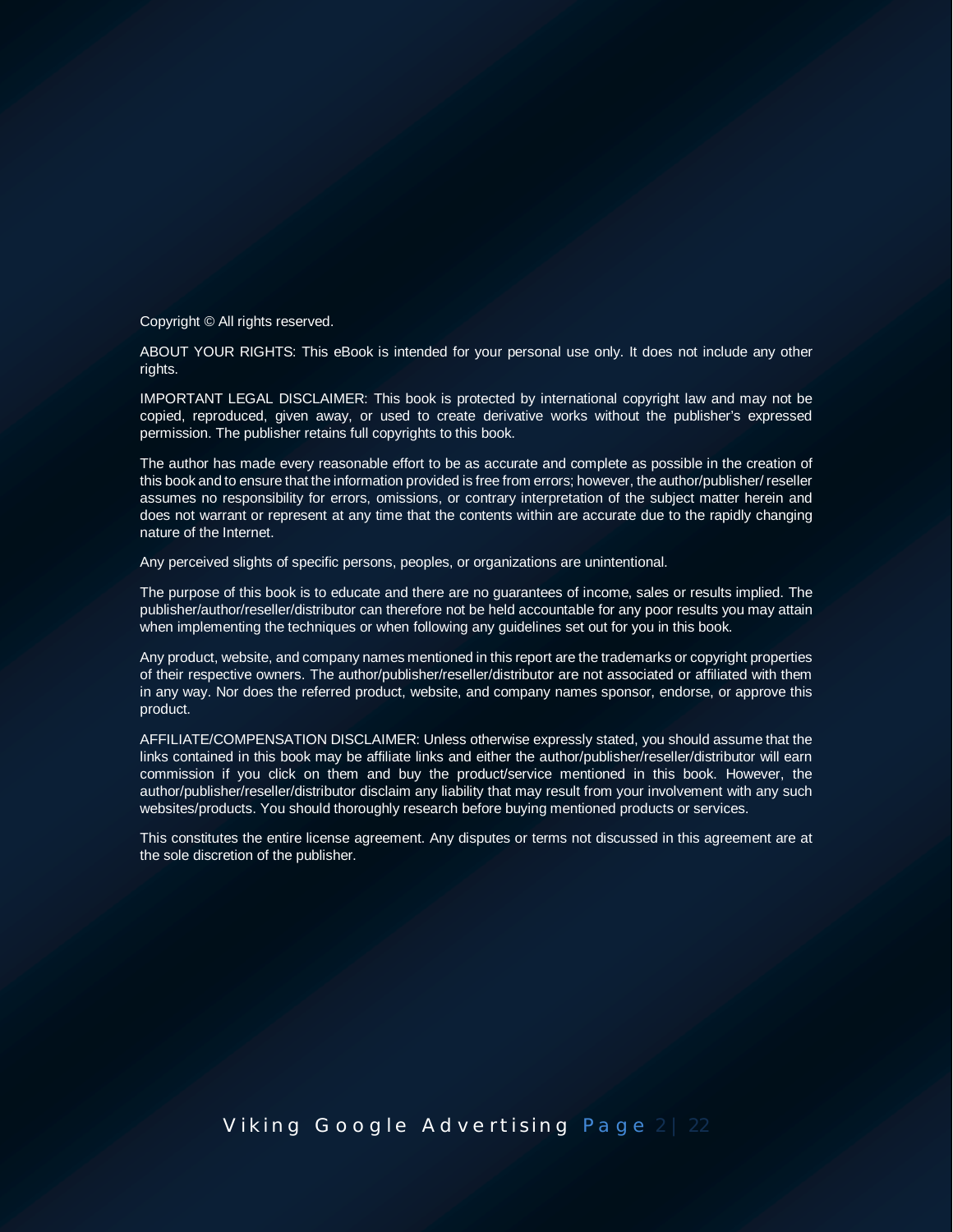Viking Google Advertising Page 3 | 22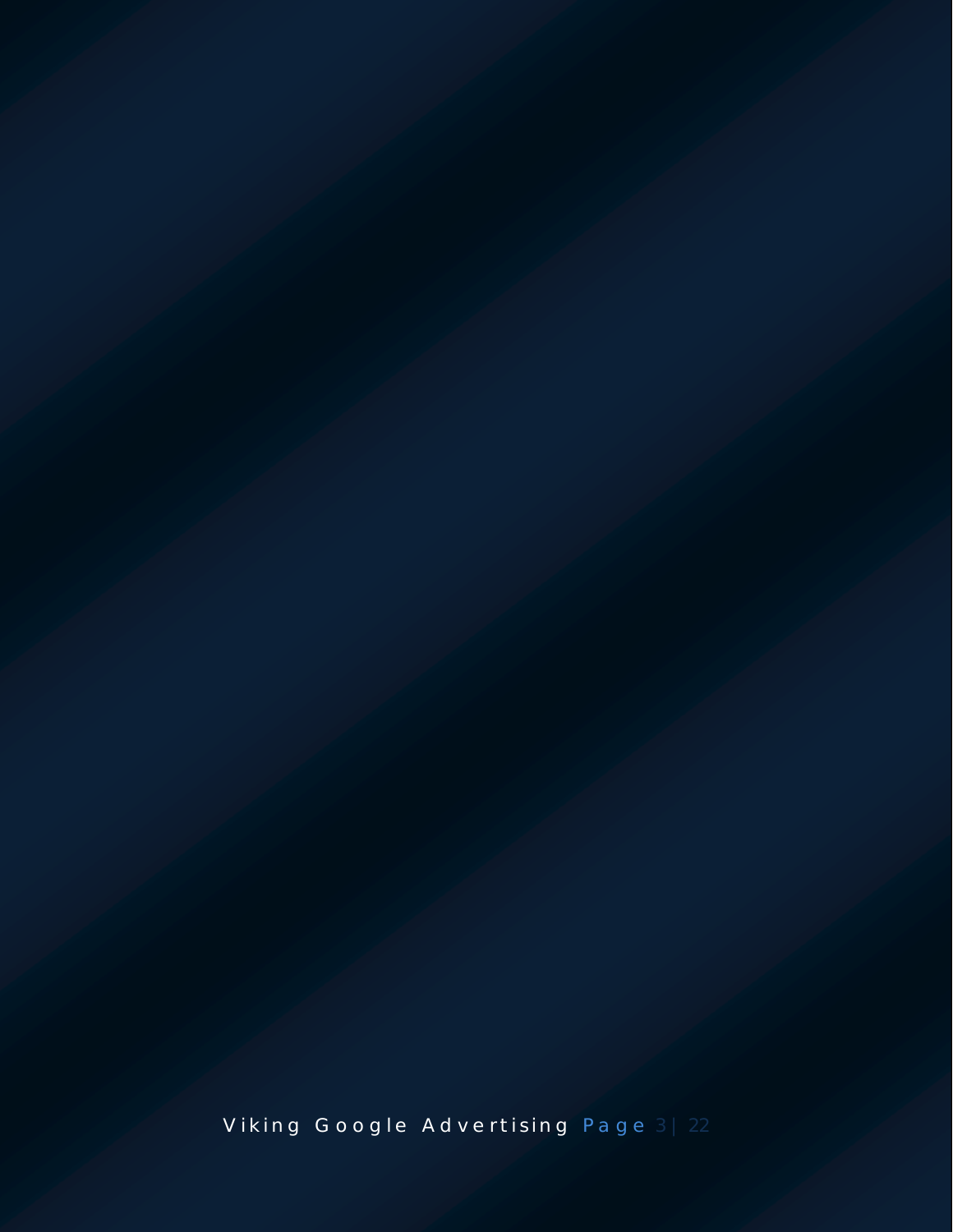# **Chapter 1: Intro to Google Advertising**

Viking Google Advertising Page 4 | 22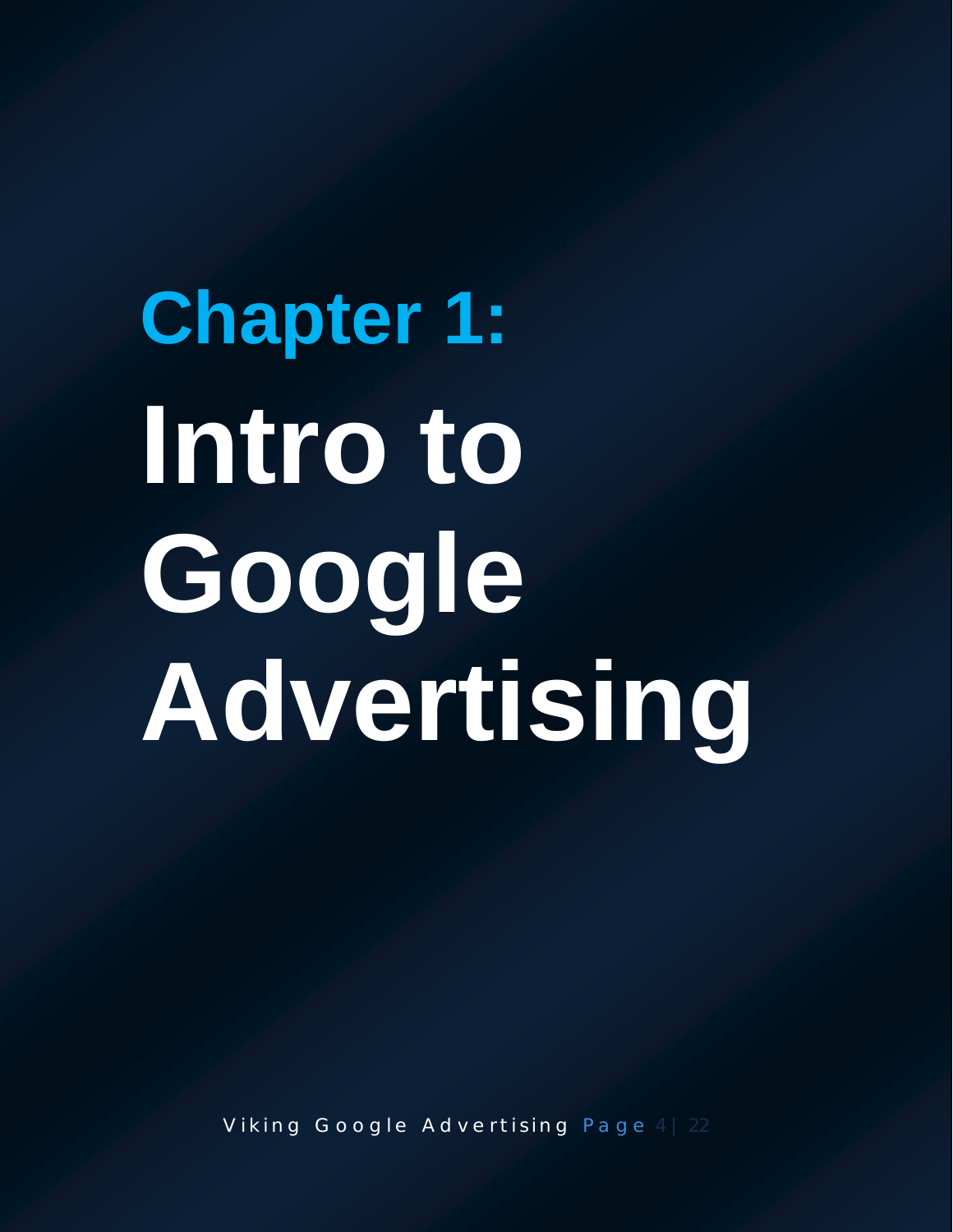Google is without question the world's premiere search engine. But it's become even more than a search engine since it's humble beginnings. Today, it also happens to have what is arguably the most powerful and far-reaching advertising network in the world.

Today, with Google AdWords, you can put your offers in front of motivated buyers as sponsored search results. This means people are seeing your ad at the very moment they are searching for your solution. What could be more powerful than that?

Then there's the Display Network. Ever notice all those image ads in the side bars, top, and bottom of almost every website you visit? And more banners mixed in within content? Often retargeting ads for a product you recently viewed? There's a good chance most of those were part of the Google Display Network.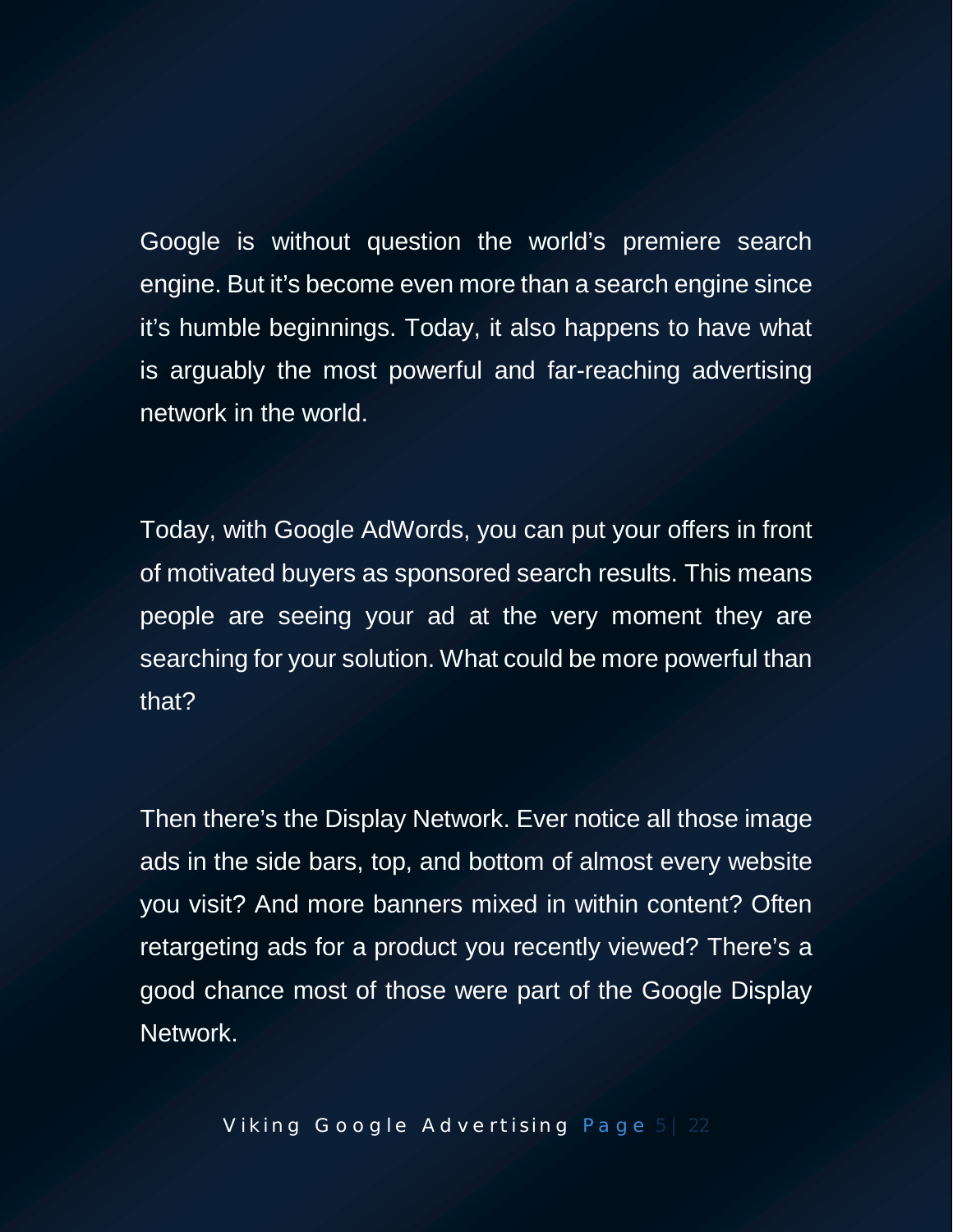When you combine the perfect timing of search result ads and the far-reach of the display network with the very reasonable cost per click of Google AdWords… it becomes a must-have advertising solution.

Here's some stats that paint a clear picture of why you should be using Google Ads. Google owns over 70% of the search market share. They officially have the world's largest ad network. Google's display campaigns reach a whopping 80% of global internet users. When people see display ads, they are over 150% more likely to search for brand and segmentspecific keywords.

And even if you were planning to just focus on organic SEO, you need to have Google ads in the mix. Almost 90% of traffic from search ads is NOT replaced by organic clicks when ads get paused. For people searching with real buyer intent, the ad spots at the top end up getting around 40% of the clicks on the SERPs. And almost 100% of searchers go with

Viking Google Advertising Page 6 22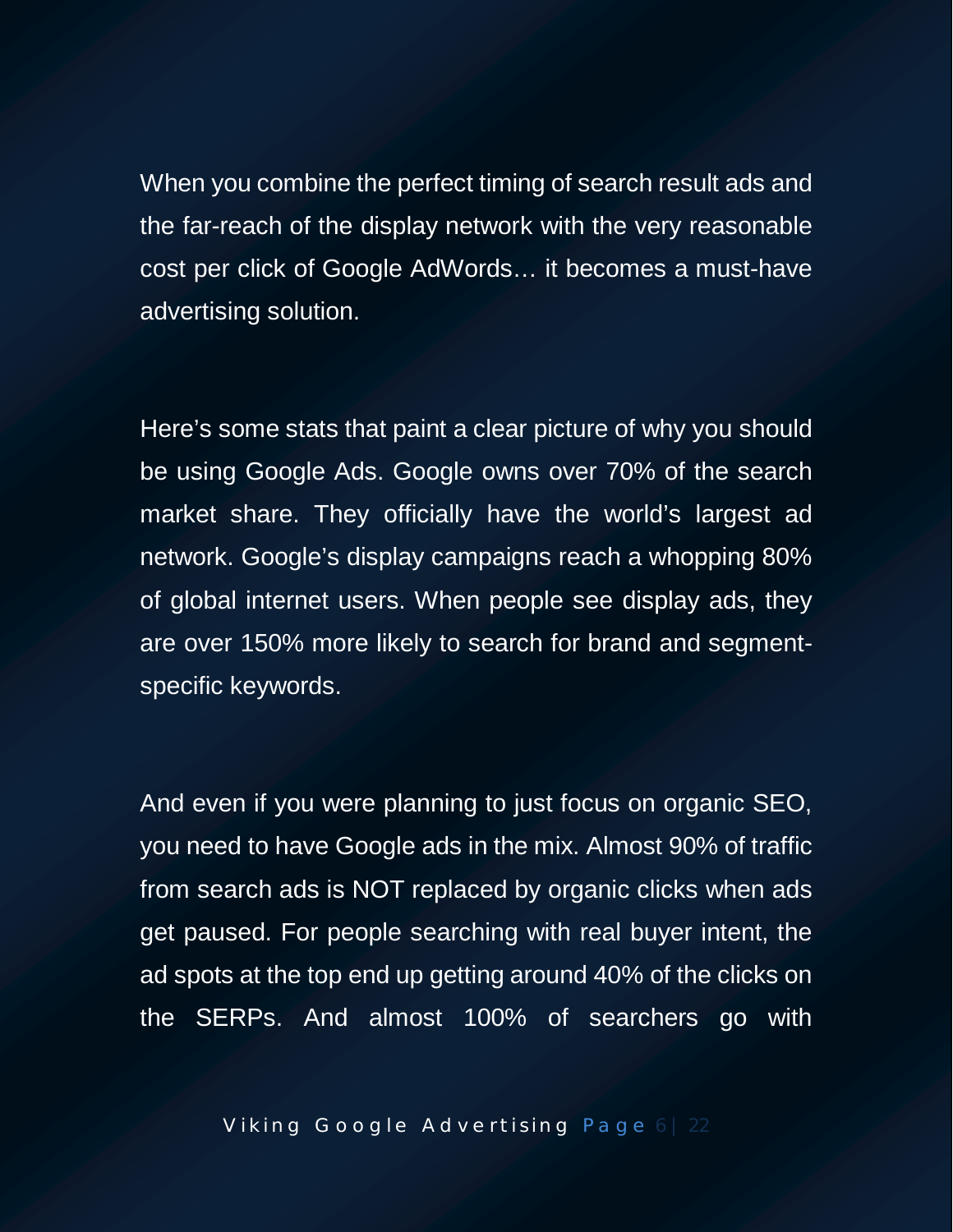businesses they see on the first page of the SERPs, so getting those sponsored results up there is a must.

In case there was any doubt about the effectiveness of these ads, here's a few more stats. On average, marketers make \$2 in sales for every \$1 they spend on Google ads. On mobile, around 70% of searchers take action within one hour and 70% say they call businesses directly from Google Search (yes, you can have your clickable phone number right there in the ad). All these stats probably explain why over 70% of these businesses plan to increase their ad spend in the future.

So we've gone over why you should be using Google advertising in your business. Now let's talk about setting some goals.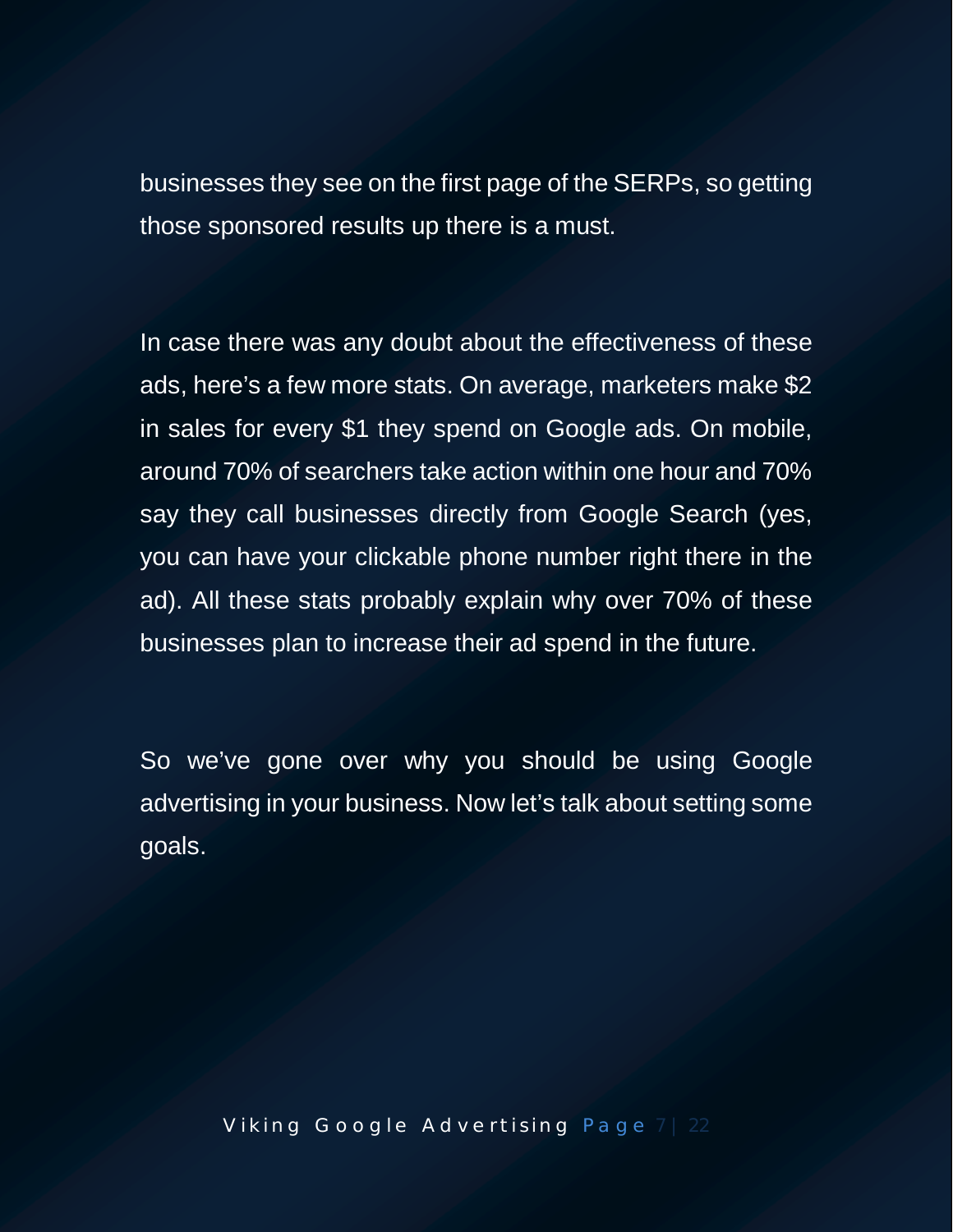## **Chapter 2: Google Advertising Goals**

Viking Google Advertising Page 8 | 22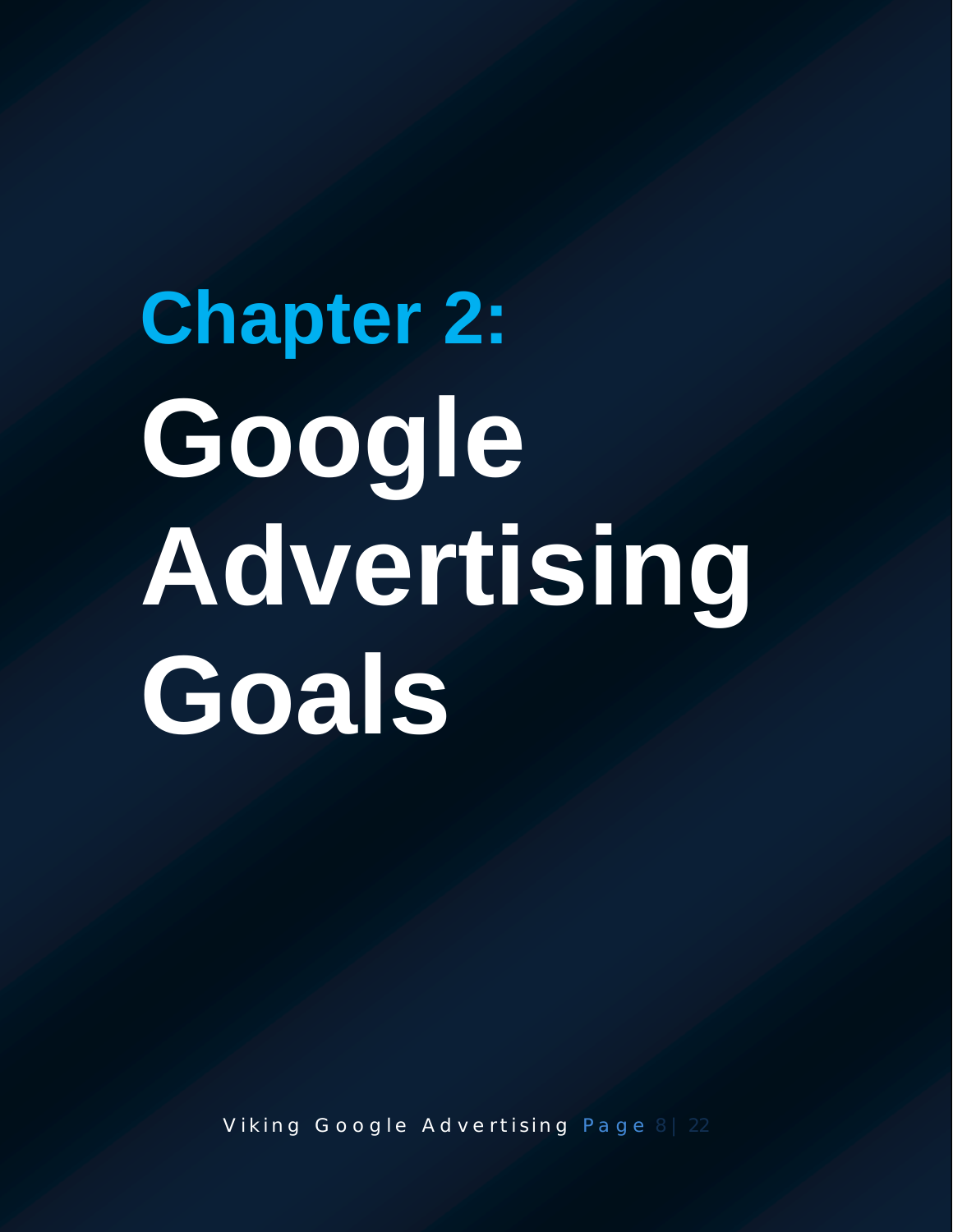Establishing advertising goals is critical to the success of your ad campaigns. Countless entrepreneurs and businesses have setup an advertising account, run a few ads, and then let it sit untouched for months or even years. This is usually due to a lack or absence of goals. So, before you even begin establishing any sort of advertising campaign or strategy, you need to establish clear advertising goals.

Your goals should be specific, measurable, and attainable. They can be long term, short term, or a mix of both. Deadlines and milestones can be helpful as well. "I want to increase my traffic and sales" would be an example of a bad goal that will likely result in your efforts petering out after a while because there are no specific milestones. "I want to generate 1,000 leads by Christmas" is an example of a good goal. It's specific, measurable, and certainly attainable. Below are some examples of the various goal categories you might be interested in.

Viking Google Advertising Page 9 22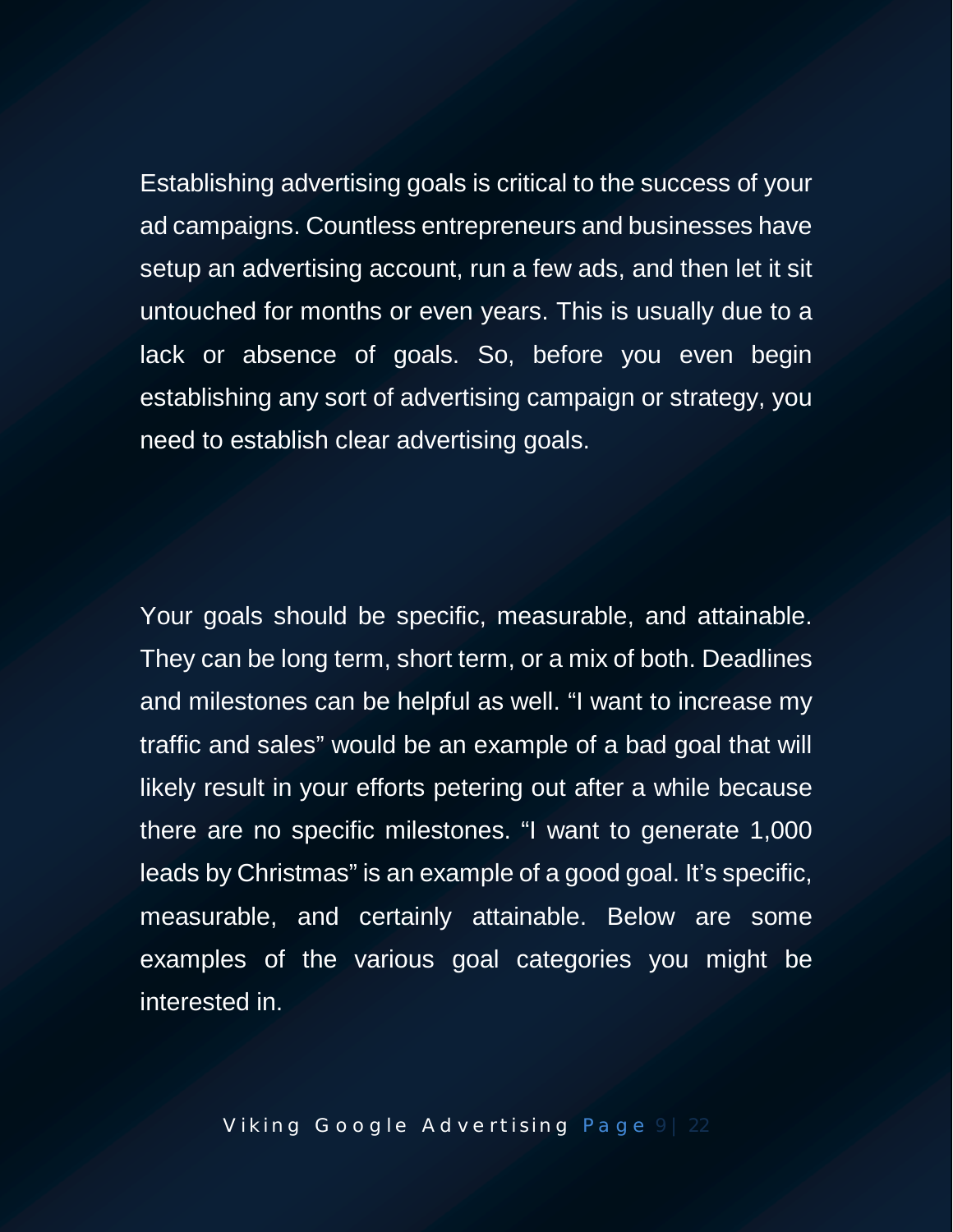### **Traffic to Website (Sales, Leads, Content)**

Probably one of the most popular goals of advertising is to funnel traffic to your own web properties. You're leveraging paid advertising to obtain traffic and convert that traffic into brand-followers, leads, prospects, and customers. So maybe your goal is to get people to a landing page with a free offer where they can subscribe to your list and become a lead. Maybe they're being sent to a sales page or an ecommerce store. Maybe you just want to do some content marketing and send them to your blog. Whatever the case, the end goal for a lot of businesses will likely be bringing traffic over to their main web properties.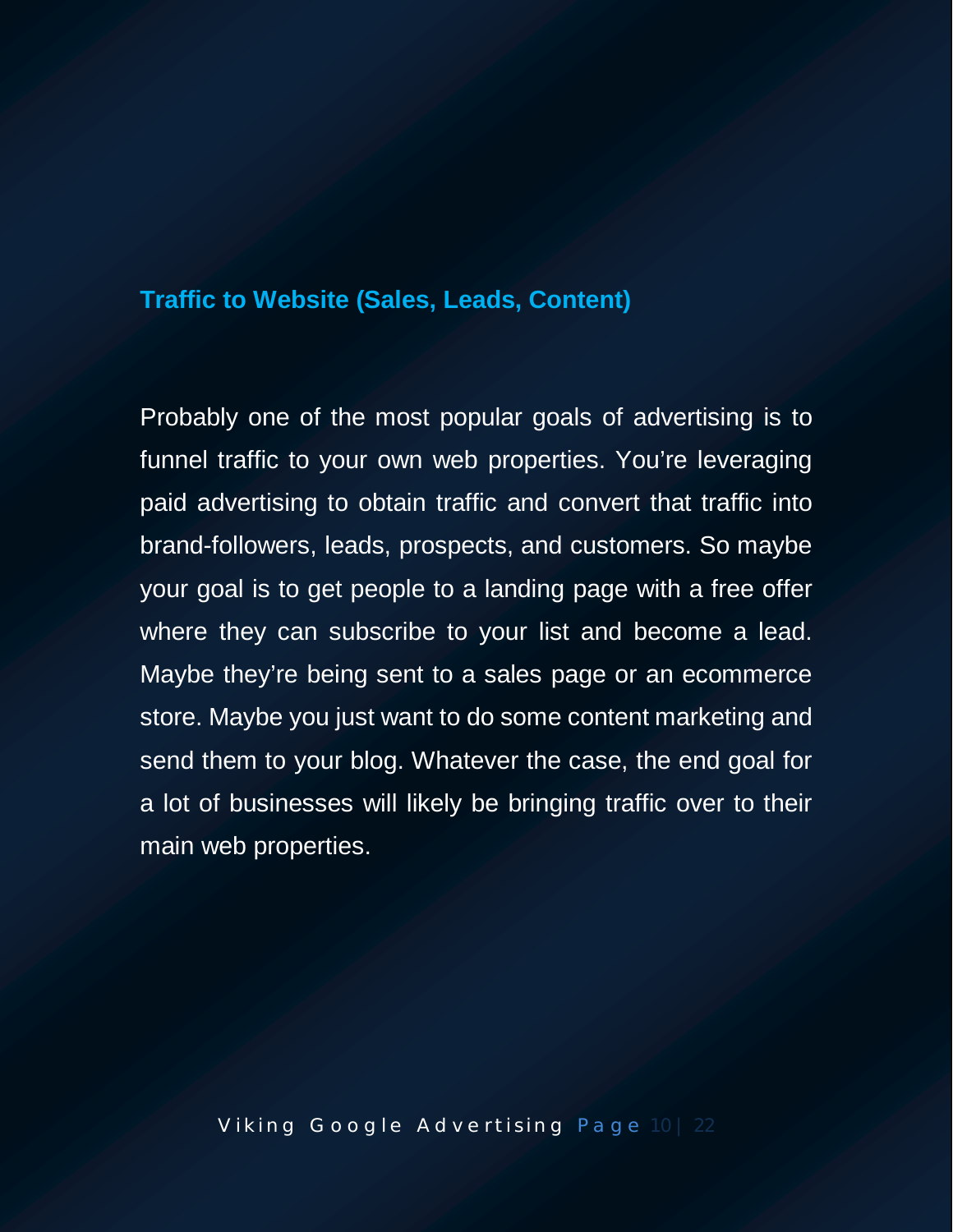### **Social Following**

In this goal category, your aim is to build a large number of followers. This usually means "likes or followers" in the case of a business/brand page or it could mean "friends" if you're focusing on your personal profile. The main sought-after benefit here is to increase the number of people who will see your posts or tweets in their feeds. In this sense, your social posts become similar to sending out email broadcasts via your autoresponder. It should be noted that some social networks have recently adjusted their algorithms in such a way that people tend to see less posts from businesses they've followed. This means a much smaller percentage of your followers will see your posts in their feeds today than did in the past. Still, if you grow a large enough community, this can still be very beneficial and if your content is engaging enough to get a lot of traction in the form of likes, comments, and shares, you can significantly increase the range of your organic reach into people's feeds. Paid advertising, either

Viking Google Advertising Page 11 | 22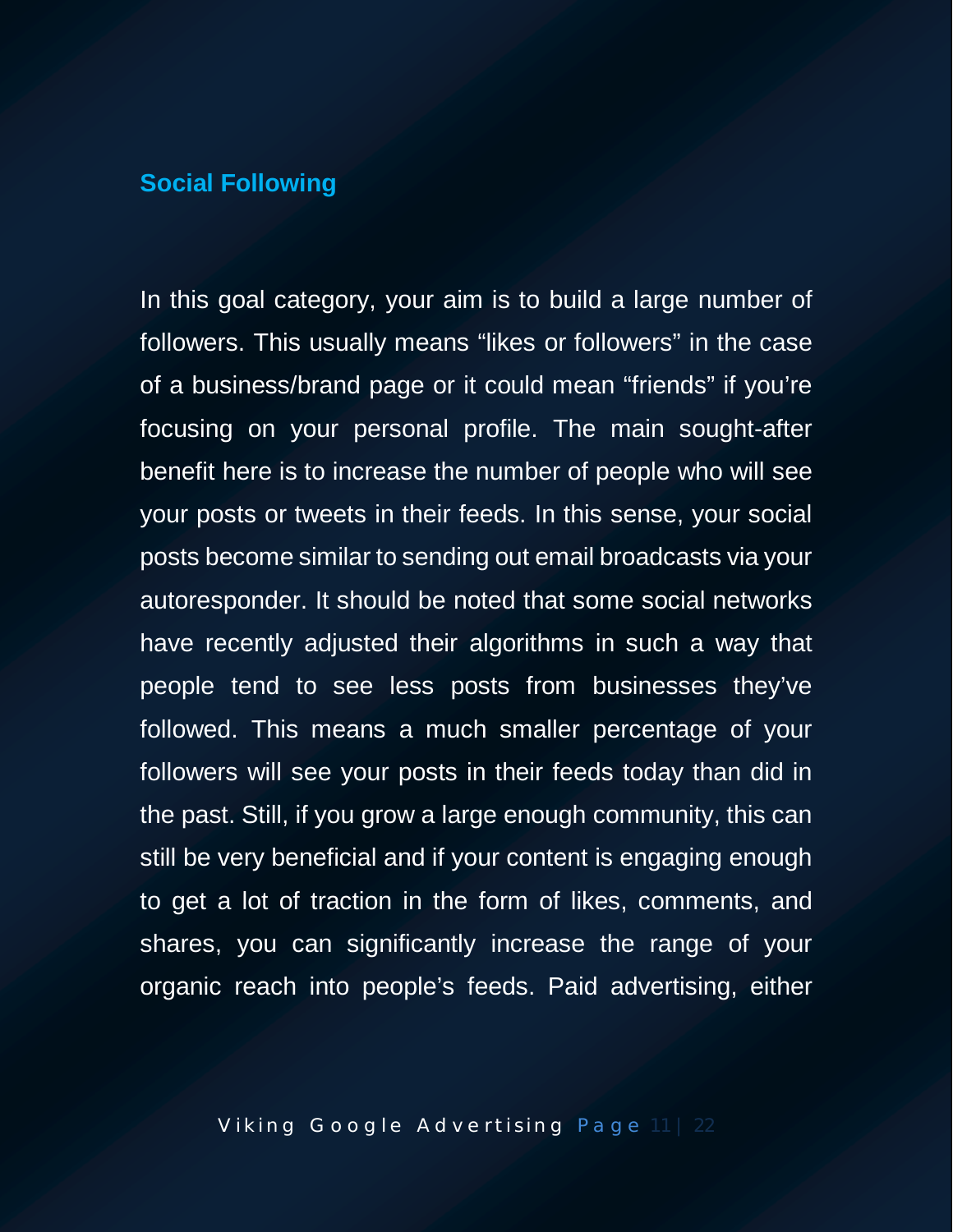directly to your social platforms or to a page that encourages social following, can be a great way to accomplish this.

### **Brand Awareness**

Another goal that's less thought about might be spreading brand awareness and recognition. If you're just starting out, there's a good chance your brand might be in need of a jumpstart. If nobody's ever heard of you, a great way to increase recognition is to simply flood the web with ads that direct people towards unique, helpful, or entertaining content and get your name, logo, and overall brand identity in front of as many people as possible as many times as possible. If this is your goal, you want to avoid being salesy in the beginning. Ensure you're focused almost entirely on funneling paid traffic to helpful, relevant, or entertaining content on your blog or other content channels.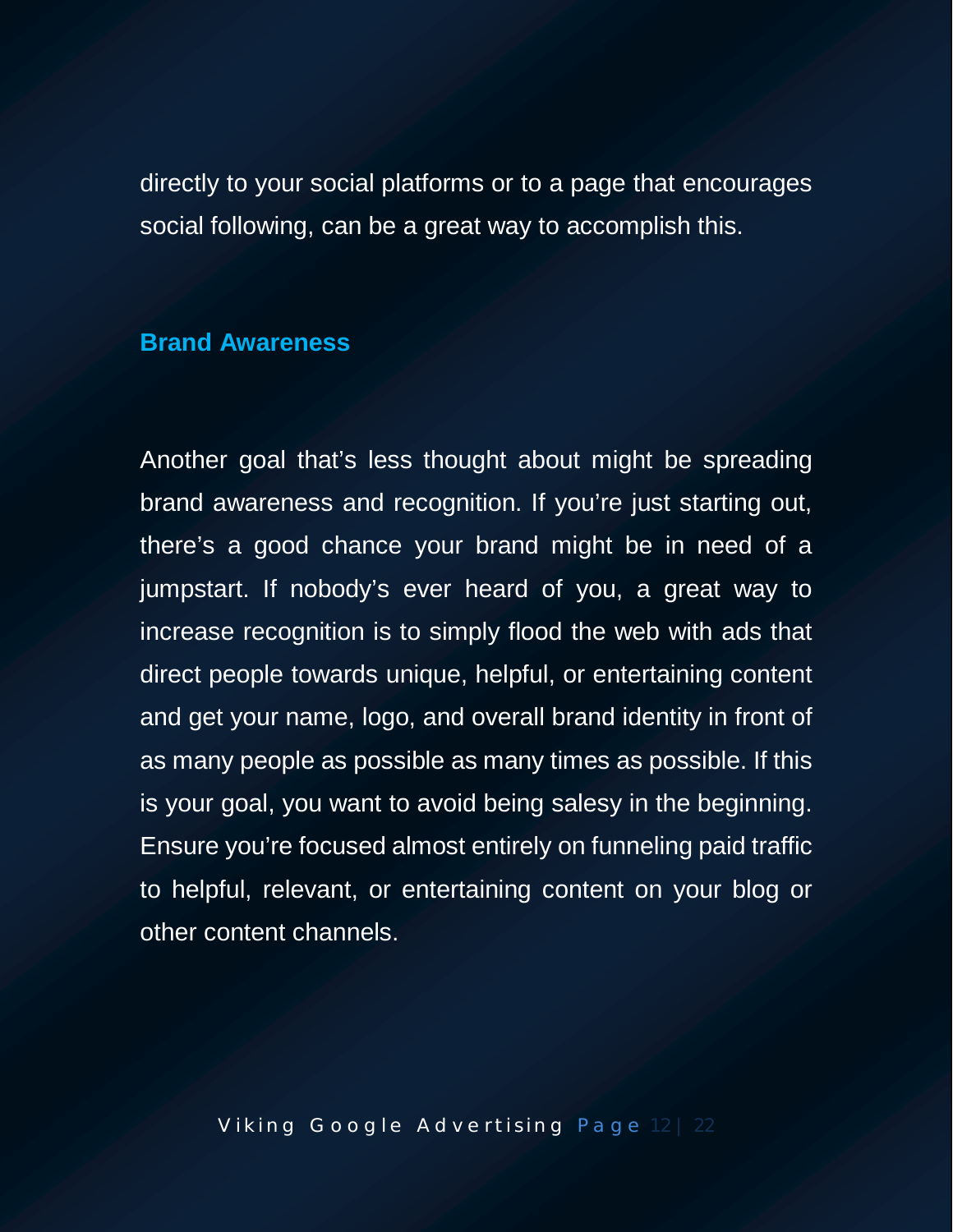### **Expand Existing Audiences**

If you've already got an audience, your goal might be to make it bigger. Paid advertising can be used to direct traffic to viral content like a funny video that people will share. Other ways to expand existing audiences can include driving paid ads to contests, sweepstakes, and gamification systems. Assuming your offers/prizes are compelling enough, incentivized sharing and engagement can be very effective.

### **Enhancing or Repairing Public Relations**

Do you want to set your company apart in the public eye? Do you want to associate your brand with feelings of good will and community involvement? If any of these apply to you, then enhancing or repairing public relations could certainly be a good advertising goal for your business.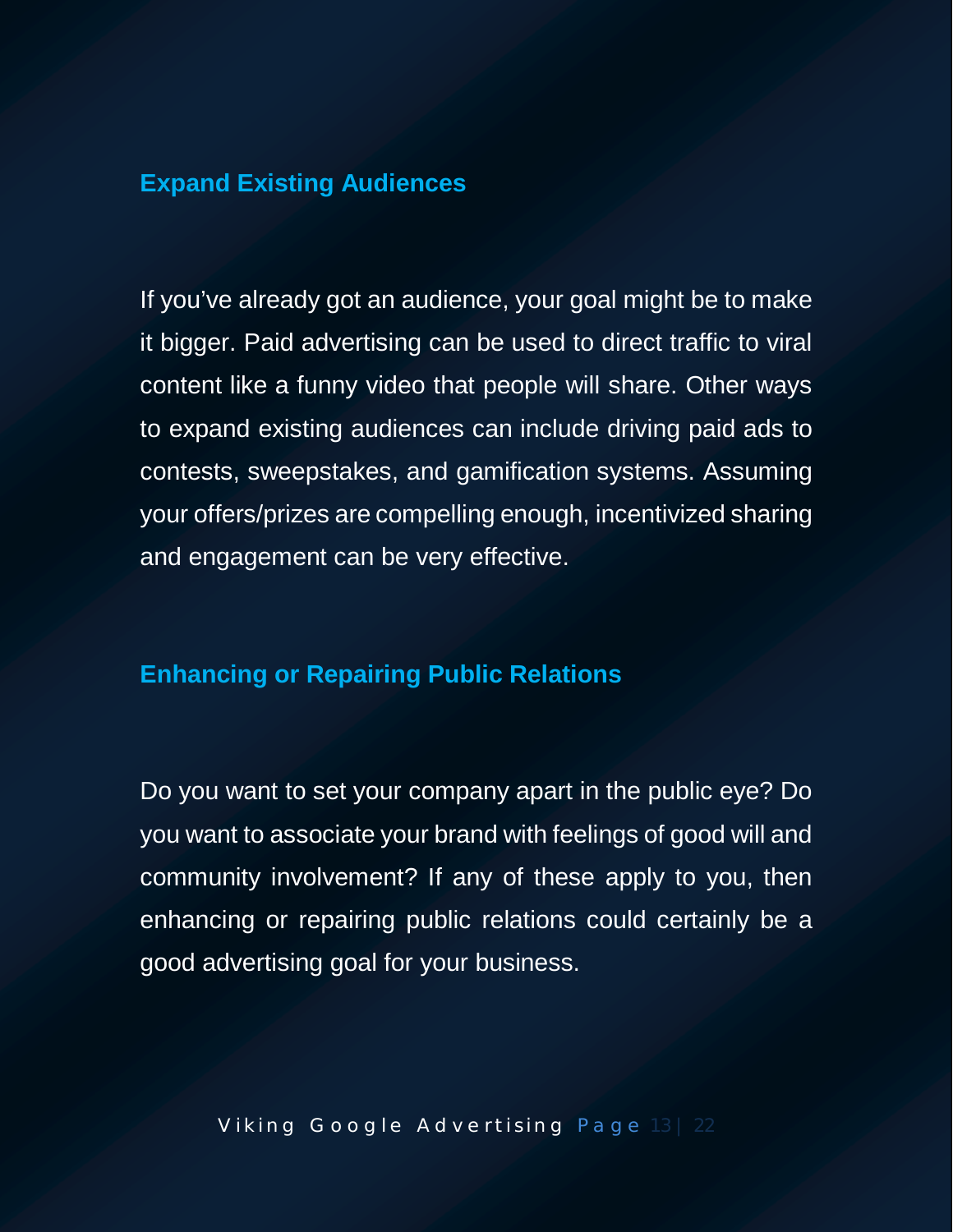Often, we hear about PR operations as being focused on damage control or repairing harm to a company's reputation, but it doesn't take a PR catastrophe to make PR enhancement a good idea. This is a goal that any business can engage in. Non-sales related campaigns can include photos or videos that foster positive values and goodwill or even involvement in social movements (be careful not alienate half your prospects) and noble causes. Did your business recently donate to a charity, build a school in a third world country, serve food at a local pantry? These are all things to send traffic to with ads. These don't necessarily need to be about things that your business participated in. They can be content about general things like a heart-warming video about helping the poor or caring for the elderly. Special holidays like Christmas, Thanksgiving, or Mother's Day also present opportunities to leverage emotions, foster goodwill, and enhance your PR.

### Viking Google Advertising Page 14 | 22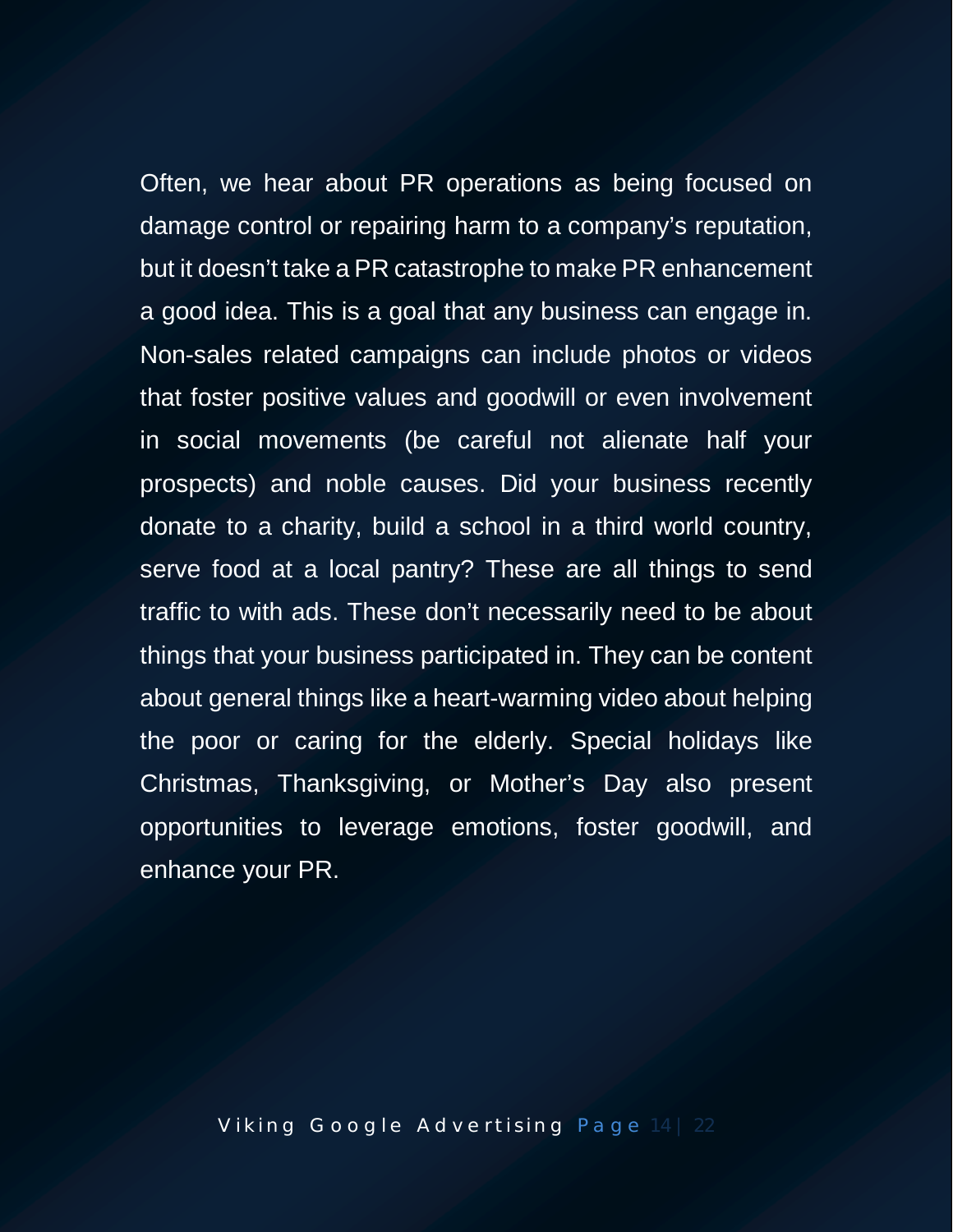### **Market Research**

A hugely beneficial goal of paid advertising is market research. If you're just starting your business or going down a new path, you need to learn more about your audience and your market. Paid ads can get people to vote in polls, take surveys, or even drive them to the comment section of a blog where they'll share their opinions. Ultimately, your goal should be to gather as much data as possible and come up with one or two ideal customer avatars that you can then base your marketing and product development on.

All of the goals you've learned about in this section require some sort of overall strategy relying on the various types of advertising options. So that's what we'll be covering next.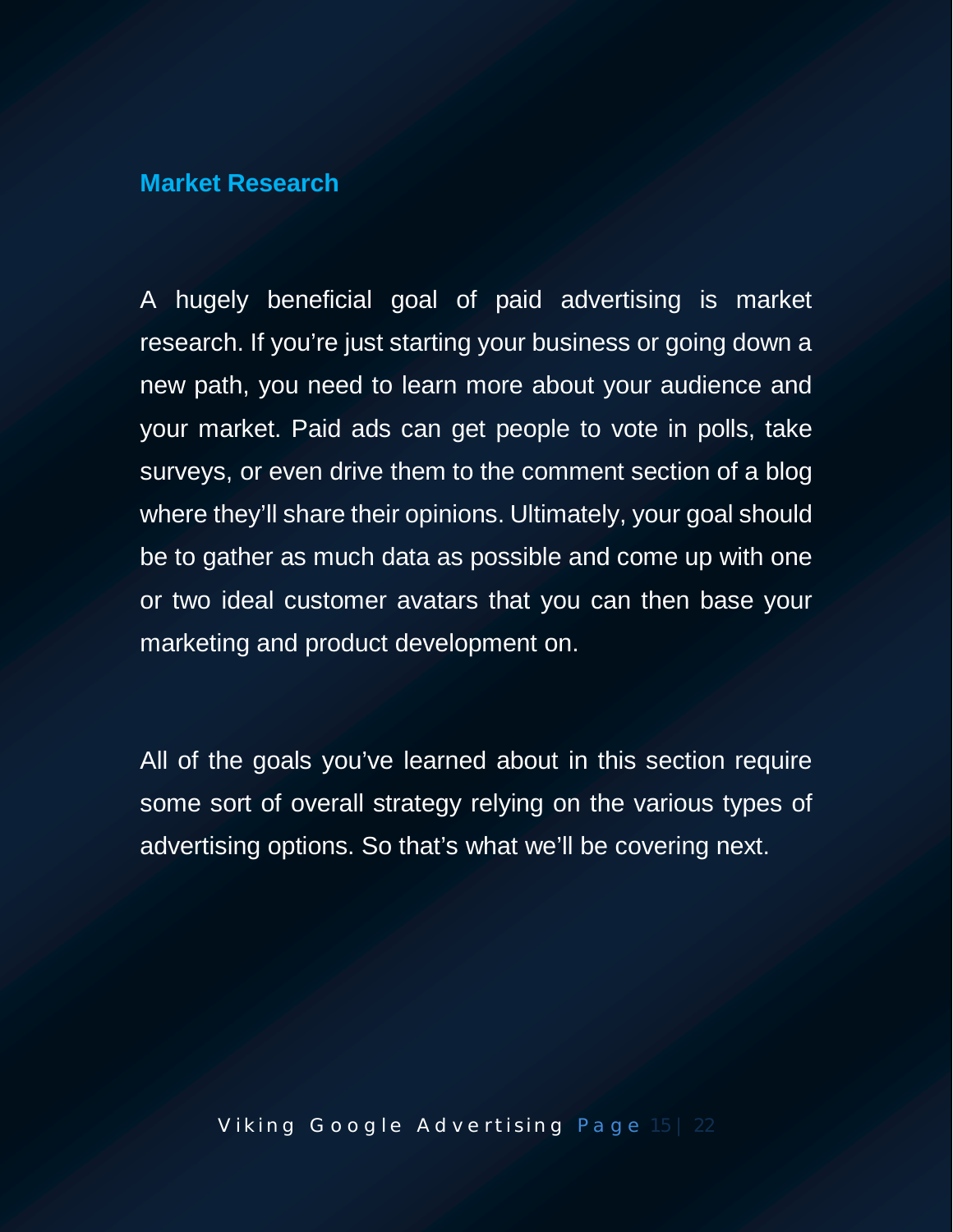# **Chapter 3: Types of Advertising**

Viking Google Advertising Page 16 | 22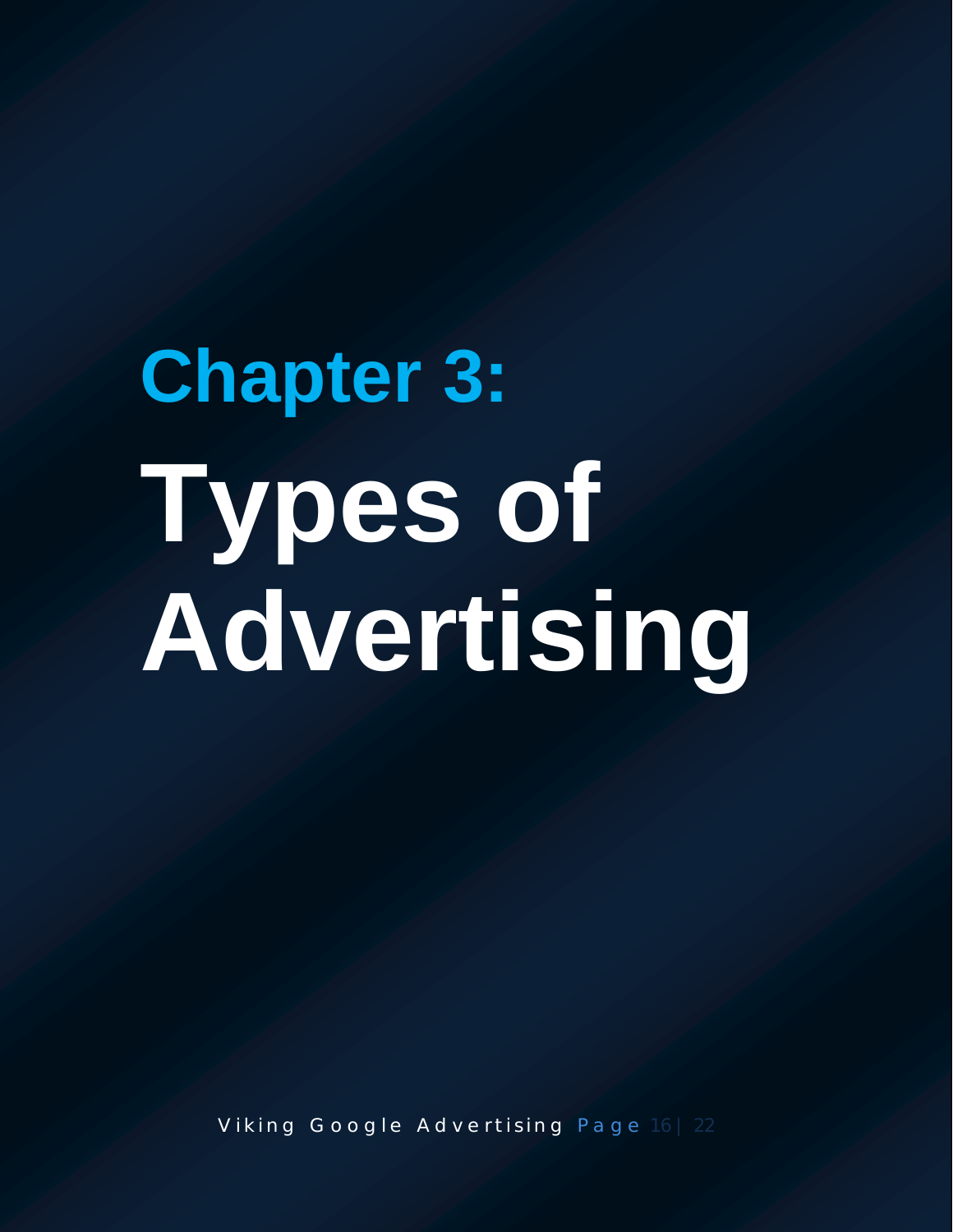Now that you've got your goals established, it's time to start cranking out some quality ads. Let's look at some of the types of ads you can create and leverage in your marketing.

### **Search Ads**

Search ads are the ultimate "perfect timing" advertising method. These are ads that appear above, below, or next to search results. They are "native" which means they look more or less like organic search results, save for the single word "Ad" in a tiny box next to the url. These ads show up based on keywords that you targeted during the ad creation process, as well as any other criteria or parameters you specified such as geographic location.

The great thing about search ads is that you're literally putting your solution right in front of people exactly **where** they're looking and exactly **when** they're looking for it. The value of offering a product or service at the very moment someone is

Viking Google Advertising Page 17 | 22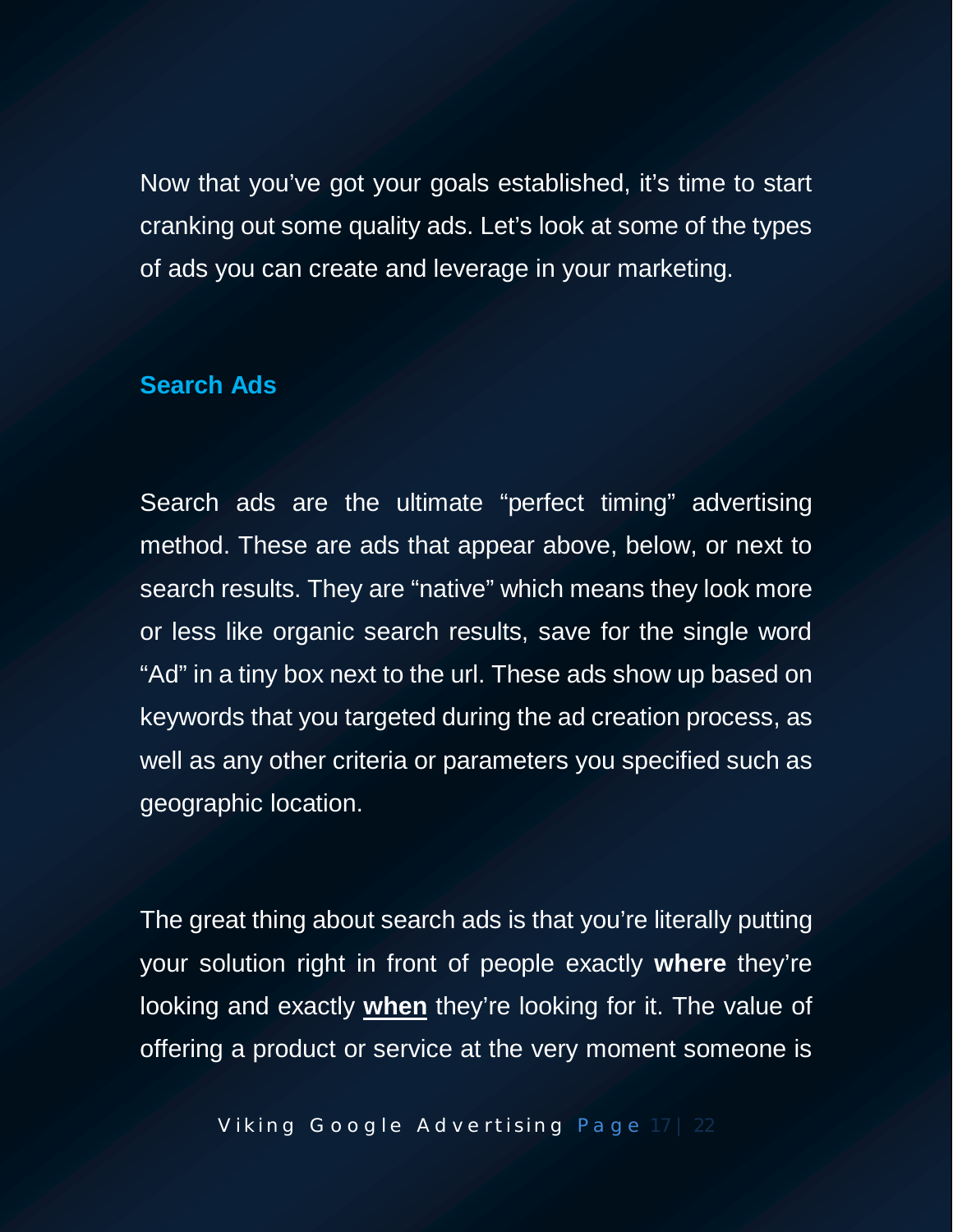searching for it is absolutely priceless. What's more, you only pay when people click your ad or take another specified action like calling your business (yes, you can set up phone call ads). So even when people don't click, you're getting free exposure with your business name and brand being put in front of countless eyeballs.

### **Search Remarketing**

As if search ads weren't already cool enough, with search remarketing you can take your ad spend efficiency and ROI to a whole new level. Unlike standard remarketing or retargeting which follows people around the web, search remarketing is still something that happens on the Search Engine Results Pages (SERPs). It allows you to show search ads specifically not just to people using your targeted keywords, but people using your targeted keyword **and** who were recently on one of your web properties. What does this mean? It means you are finetuning your ad campaigns, and

Viking Google Advertising Page 18 | 22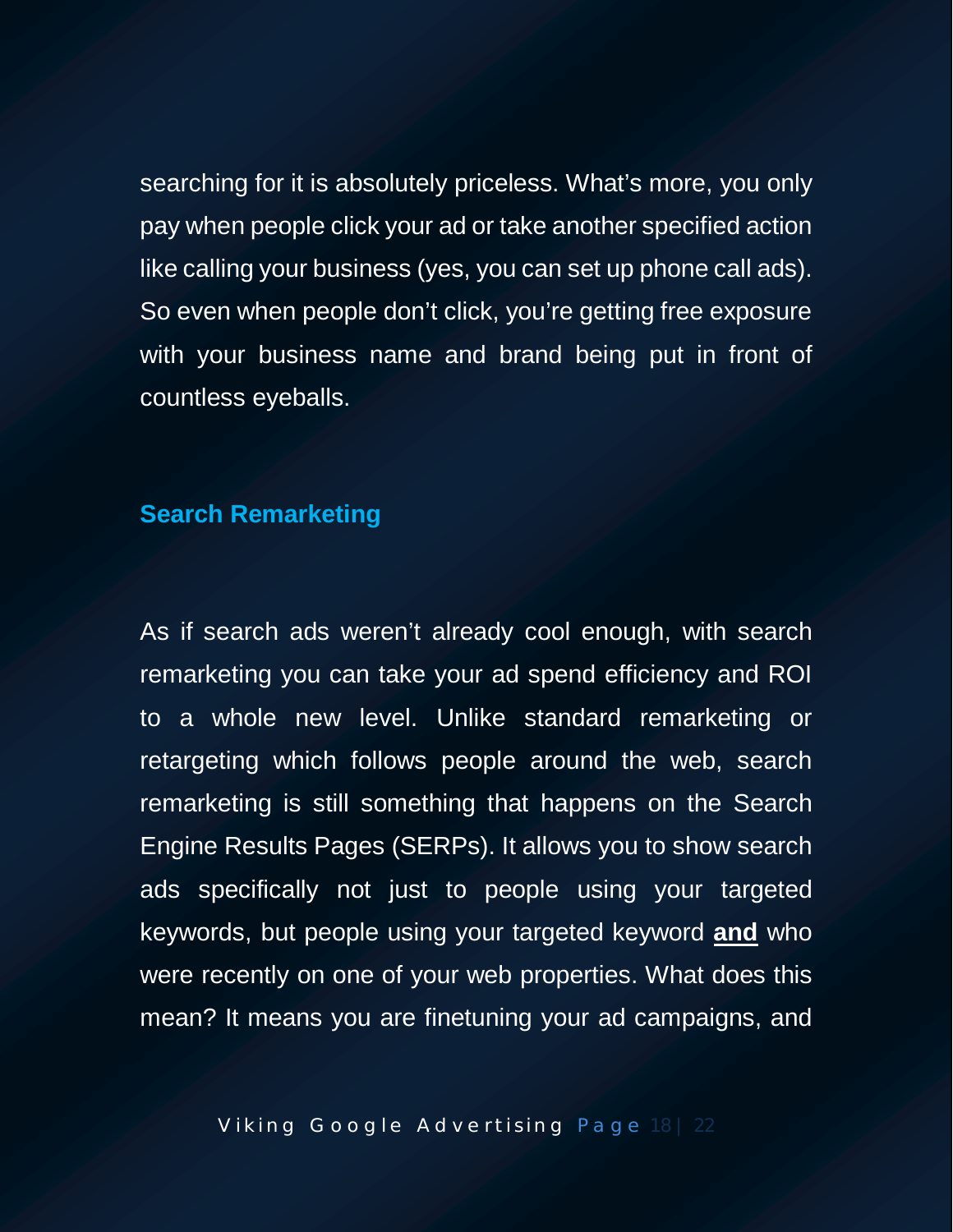your ad spending, down to a super-qualified group of prospects. This means more bang for your buck and greater ROI in the long term!

### **Display Ads**

Google's display ads appear on more than 2 million websites around the web. If your audience is online, there's a very good chance they're spending time on a site that is part of the display ad network. And it's not just sites. These ads are displayed now on hundreds of thousands of mobile apps!

There are a few types of display ads. First, there's text. These are basic textual ads with a headline, a couple lines of text, and a url. Second, there's banner ads. These are the actual image ads that you see in the sidebars, the tops and bottoms of pages, and snuck in here and there in the middle of content as you scroll down through a blog or forum page. And it's not just plain images. These can be rich media, interactive

Viking Google Advertising Page 19 | 22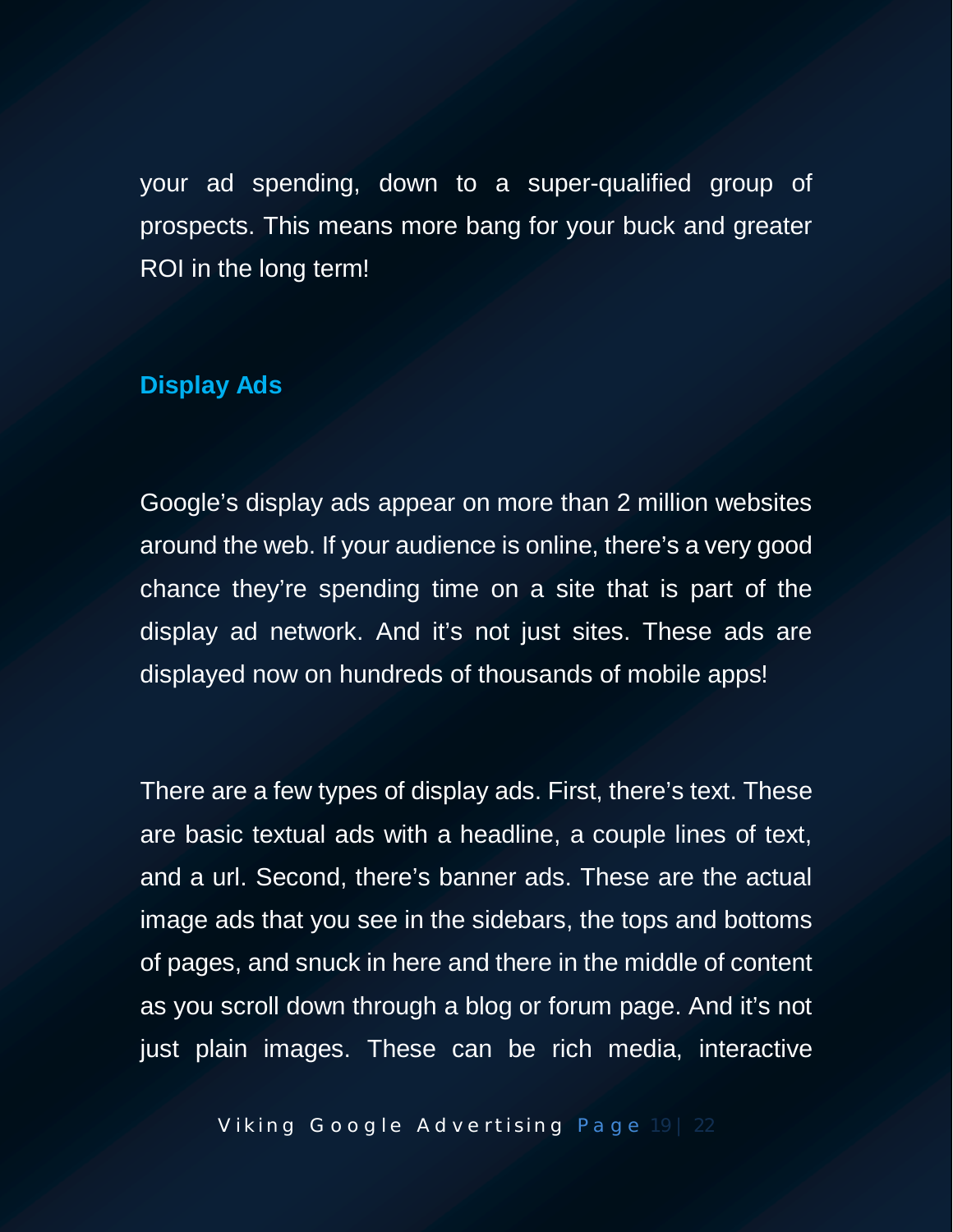elements, animated images and more! More recently you can even put your ads right inside of Gmail!

### **Video Ads**

Arguably one of the coolest advertising developments in recent years, YouTube video ads are an incredibly powerful tool. All you need is a short video. This can be a talking head video of you, an animated video, anything. Using the AdWords ad creation process, you can then make YouTube ad that displays in front of relevant or targeted people on YouTube. Your video will appear either in the search results, in the related videos column, or can even play automatically at the beginning of other videos using the "TruView" system. Not only do you get to target and put these video ads in front of the perfect audience, but you only pay when people express interest in your ad!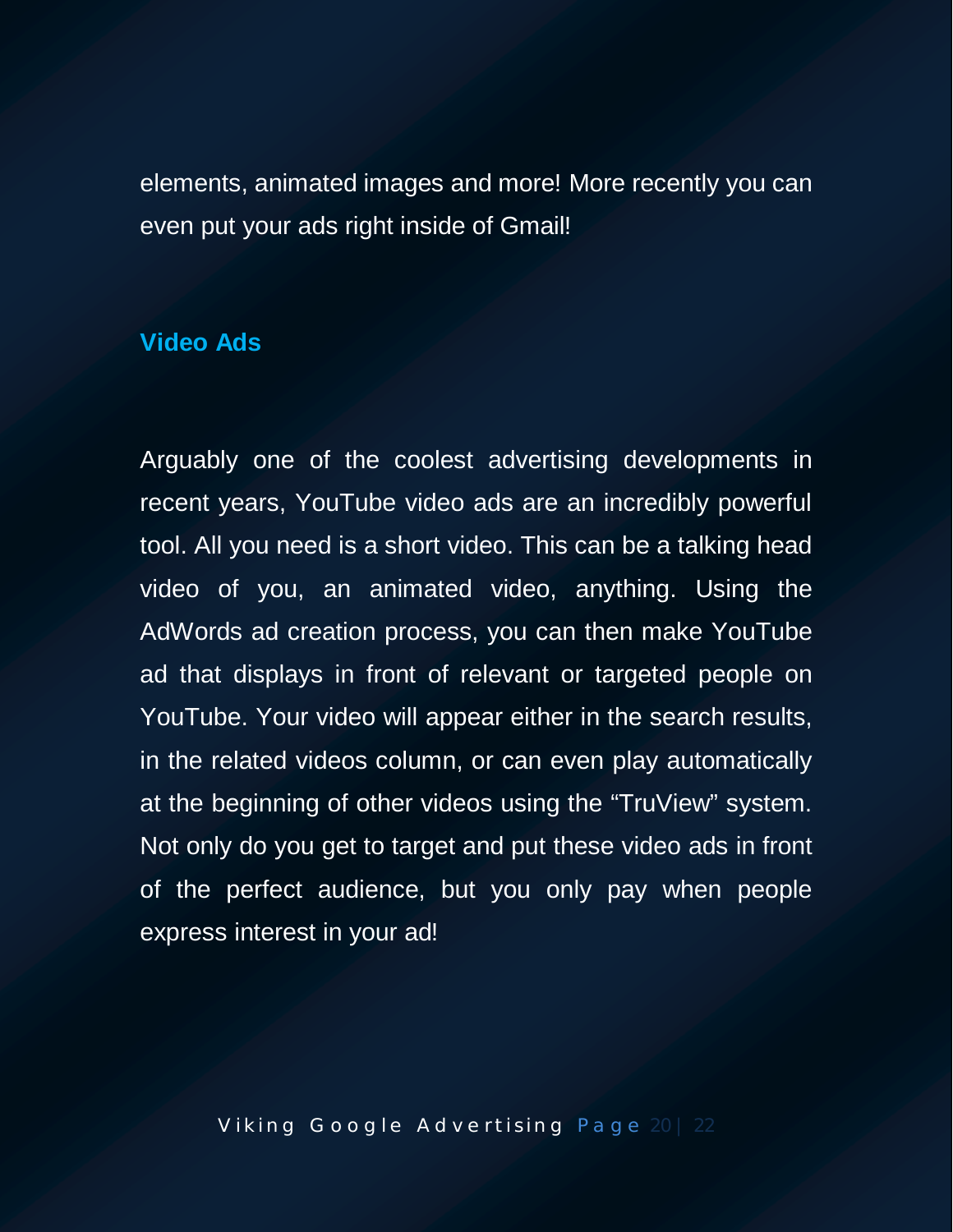So, all of these advertising methods are clearly great and present an incredible opportunity to help you grow your brand and your business. But none of this information is worth anything if you don't implement what you've learned. With that in mind, make sure you implement the steps of the following battle plan right away!